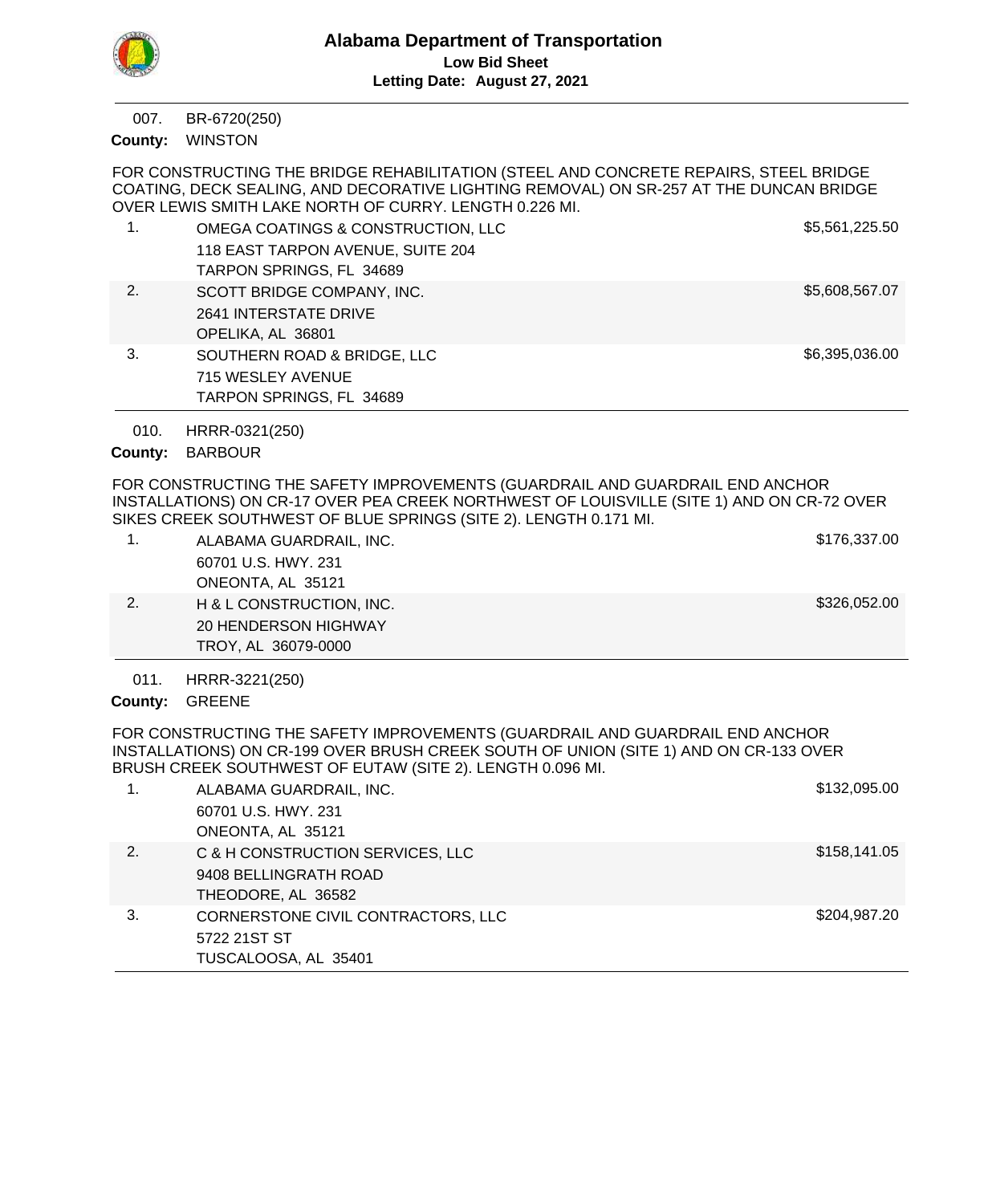#### HSIP-0165(506) 014.

## County: RUSSELL

FOR CONSTRUCTING THE ADDITIONAL TURN LANE (GRADING, DRAINAGE, PAVEMENT, AND BRIDGE CULVERT EXTENSION) ON SR-165 AT THE JUNCTION OF CR-24 SOUTH OF FORT MITCHELL. LENGTH 0.225 MI.

| MCELHENNEY CONSTRUCTION CO., LLC | \$1,311,841.44 |
|----------------------------------|----------------|
| 3835 GORDON JOHN DRIVE           |                |
| MOBILE, AL 36693                 |                |

HSIP-NR21(909) 015.

**Counties: MOBILE, BALDWIN, CONECUH, AND ESCAMBIA** 

FOR CONSTRUCTING THE SAFETY IMPROVEMENTS (CURVE WARNING SIGN INSTALLATIONS) ON VARIOUS ROUTES IN THE SOUTHWEST REGION (MOBILE AREA) AS INDICATED IN THE PLANS.

|    | C & H CONSTRUCTION SERVICES, LLC<br>9408 BELLINGRATH ROAD<br>THEODORE, AL 36582 | \$717,320.61 |
|----|---------------------------------------------------------------------------------|--------------|
| 2. | J. RANCK ELECTRIC, INC.<br>1993 GOVER PARKWAY<br>MT. PLEASANT, MI 48858         | \$791,181.00 |
| 3. | SUPERIOR TRAFFIC CONTROL, LLC<br><b>114 CAPITAL WAY</b><br>CHRISTIANA, TN 37037 | \$837,443.50 |

RABRZ-5818(252) 018.

County: ST. CLAIR

FOR CONSTRUCTING THE BRIDGE REPLACEMENT ON CR-31 (WASHINGTON VALLEY ROAD) OVER WALKER BRANCH NORTHEAST OF SPRINGVILLE. LENGTH 0.007 MI.

|    | THE BRIDGE BUILDERS OF ALABAMA, LLC<br>231 APPLEGATE TRACE<br>PELHAM, AL 35124 | \$403,317.60 |
|----|--------------------------------------------------------------------------------|--------------|
| 2. | GLASGOW CONSTRUCTION CO., INC.<br>521 GLASGOW LOOP<br>GUIN, AL 35563           | \$407,188.00 |
| 3. | MURPHREE BRIDGE CORPORATION<br>1627 COUNTY ROAD 1149<br>TROY, AL 36079         | \$433,229.04 |

RASTPOA-0916(250) 019.

County: CHAMBERS

FOR CONSTRUCTING THE INTERSECTION IMPROVEMENTS (WIDENING, RESURFACING, TRAFFIC SIGNALS, AND TRAFFIC STRIPE) ON CR-208 (PHILLIPS ROAD) AT CR-299 (CUSSETA ROAD) IN HUGULEY. LENGTH 0.826 MI.

| CHRIS CLARK GRADING AND PAVING, INC. | \$3,187,192.50 |
|--------------------------------------|----------------|
| 1220 29TH AVENUE NW                  |                |
| LANETT, AL 36863                     |                |
| <b>BULLS CONSTRUCTION GROUP, LLC</b> | \$4,263,544.71 |
| 1075 GRAND OAKS DR.                  |                |
| BESSEMER, AL 35022                   |                |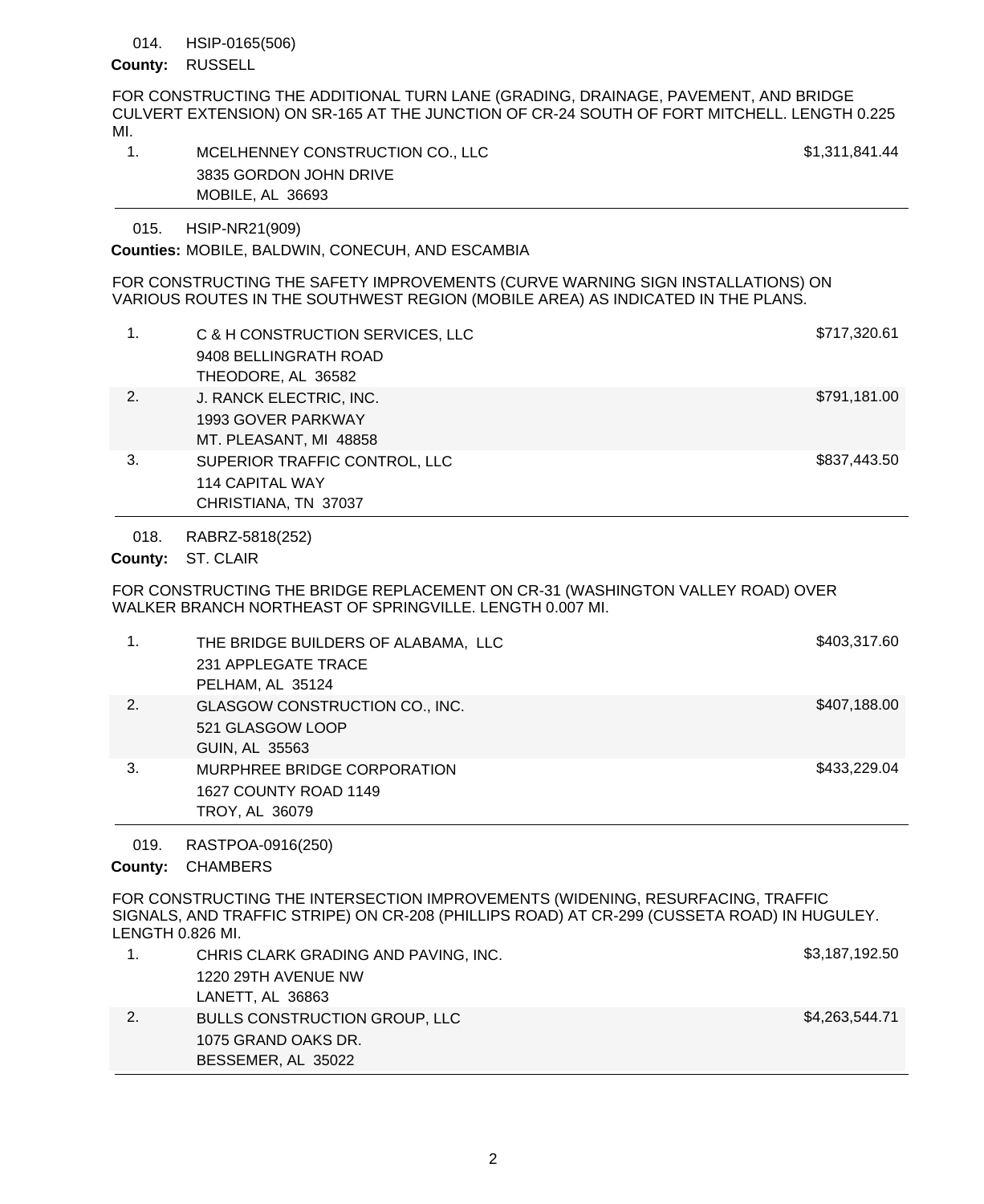#### STPBH-0003(619) 021.

## County: JEFFERSON

FOR CONSTRUCTING THE ROADWAY LIGHTING ON SR-3 (US-31) FROM THE PATTON CHAPEL ROAD INTERSECTION TO THE I-65 INTERCHANGE IN HOOVER. LENGTH 1.343 MI.

|    | STONE & SONS ELECTRICAL CONTRACTORS, INC.<br>2530 QUEENSTOWN ROAD<br>BIRMINGHAM, AL 35210-0000 | \$1,466,861.75 |
|----|------------------------------------------------------------------------------------------------|----------------|
| 2. | TEMPLE ELECTRIC COMPANY, INC.<br>108 NORTH 24TH STREET<br>GADSDEN, AL 35904-0000               | \$1,676,820.00 |
| 3. | WEBSTER ELECTRIC COMPANY OF MISSISSIPPI, LLC<br>8300 HWY, 19 NORTH<br>COLLINSVILLE, MS 39325   | \$2,317,248.25 |

STPBH-3717(250) 022.

#### County: JEFFERSON

FOR CONSTRUCTING THE BRIDGE REPLACEMENT (GRADING, DRAINAGE, PAVEMENT, AND BRIDGE) ON CR-126 (SPRINGDALE ROAD) OVER FIVE MILE CREEK IN TARRANT. LENGTH 0.283 MI.

| 1. | THE BRIDGE BUILDERS OF ALABAMA, LLC<br>231 APPLEGATE TRACE<br>PELHAM, AL 35124                                  | \$3,897,582.15 |
|----|-----------------------------------------------------------------------------------------------------------------|----------------|
| 2. | MCINNIS CONSTRUCTION, LLC<br><b>203 INVESTMENT LANE</b><br>SUMMERDALE, AL 36580-9998                            | \$3,977,177.33 |
| 3. | WRIGHT BROTHERS CONSTRUCTION COMPANY, INC.<br>1500 LAUDERDALE MEMORIAL HIGHWAY, NW<br>CHARLESTON, TN 37310-0000 | \$4,027,893.41 |

STPNU-5318(251) 028.

# County: PERRY

FOR CONSTRUCTING THE PLANING, RESURFACING, FULL DEPTH RECLAMATION, GUARDRAIL REPLACEMENT, AND TRAFFIC STRIPE ON CR-12 FROM THE EAST CITY LIMITS OF UNIONTOWN TO THE JUNCTION OF SR-5. LENGTH 6.909 MI.

|    | CHILTON CONTRACTORS, INC.<br>600 5TH AVENUE NORTH<br>CLANTON, AL 35045      | \$2,682,275.66 |
|----|-----------------------------------------------------------------------------|----------------|
| 2. | BLOUNT CONSTRUCTION COMPANY, INC.<br>1730 SANDS PLACE<br>MARIETTA, GA 30067 | \$3,079,718.68 |
| 3. | D & J ENTERPRISES, INC.<br>3495 LEE RD.10<br>AUBURN, AL 36832-8040          | \$3,246,606.00 |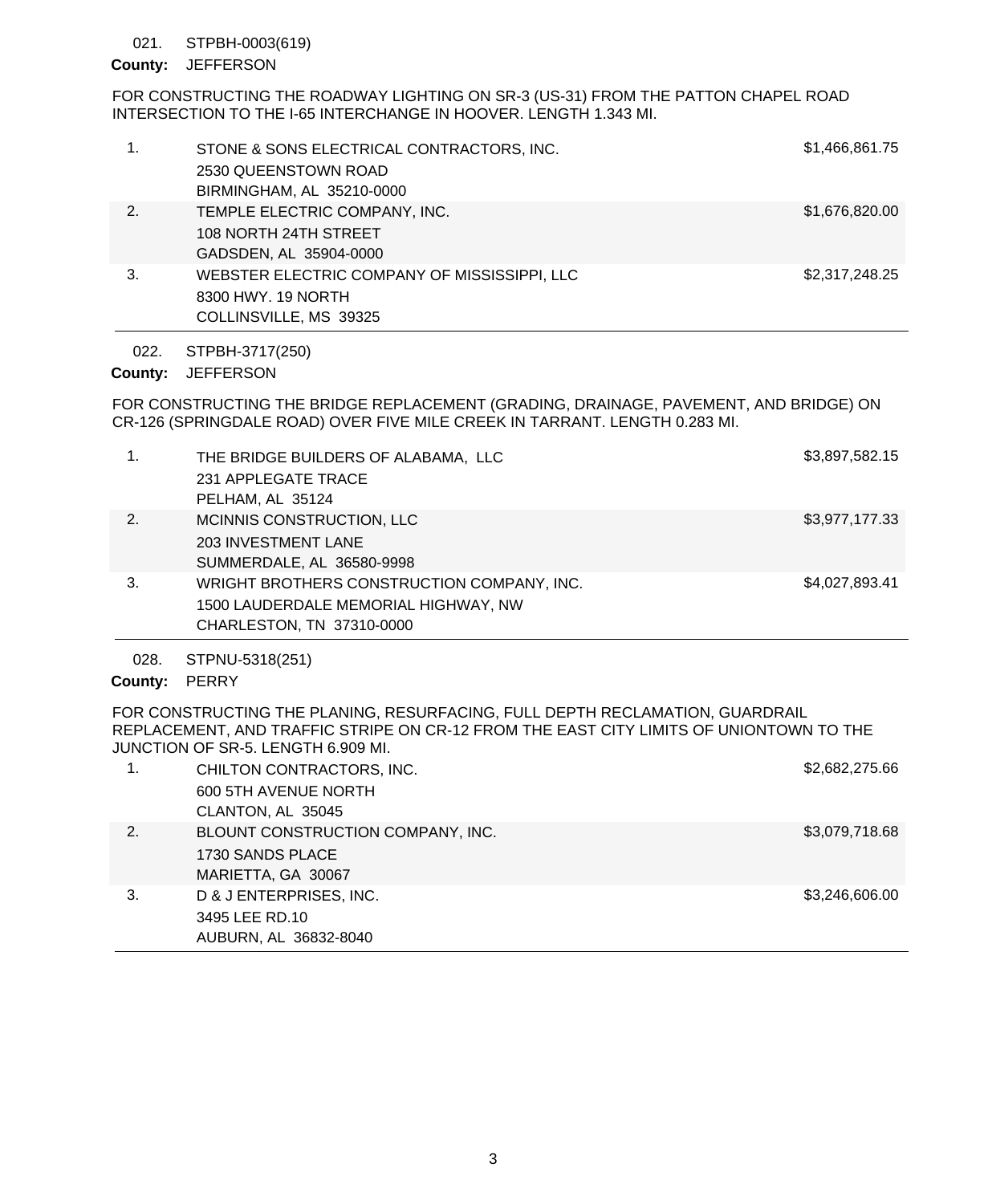STPOA-3519(257), STPOA-3519(256), STPOA-3520(250) 031.

## County: HOUSTON

FOR CONSTRUCTING THE RESURFACING ON CR-41 (WALDEN DRIVE) FROM THE JUNCTION OF KINSEY ROAD TO THE JUNCTION OF BROAD STREET IN KINSEY (SITE 1); ON SUGGS ROAD FROM THE JUNCTION OF HEADLAND AVENUE TO THE HENRY COUNTY LINE (SITE 2); AND ON JORDON AVENUE FROM THE JUNCTION OF RUTH CIRCLE IN COWARTS TO THE JUNCTION OF ENON ROAD (SITE 3). LENGTH 4.231 MI.

- 1. MIDSOUTH PAVING, INC. **\$1,039,395.85** 500 RIVERHILLS PARK, SUITE 590 BIRMINGHAM, AL 35242 2. WIREGRASS CONSTRUCTION COMPANY, INC. \$1,212,544.15
- STPOA-8822(601) 033.

1830 HARTFORD HIGHWAY

DOTHAN, AL 36301

COLBERT **County:**

FOR CONSTRUCTING THE MICRO-MILLING, RESURFACING, DRAINAGE IMPROVEMENTS, SIDEWALK INSTALLATION, AND TRAFFIC STRIPE ON COX BOULEVARD FROM THE JUNCTION OF AVALON AVENUE TO THE JUNCTION OF SR-184 (EAST SECOND STREET) IN SHEFFIELD. LENGTH 1.116 MI.

- 1. MIDSOUTH PAVING, INC. **\$2,523,849.49** 500 RIVERHILLS PARK, SUITE 590 BIRMINGHAM, AL 35242 2. ROGERS GROUP, INC. **\$2,597,000.00** 421 GREAT CIRCLE ROAD
	- NASHVILLE, TN 37228-0000

ATRP2-36-2020-525 037.

County: JACKSON

FOR CONSTRUCTING THE ACCELERATION LANE ON SR-2 (US-72) AT THE JUNCTION OF SR-35 IN WOODVILLE. LENGTH 0.165 MI.

|    | ROGERS GROUP, INC.                   | \$270,743.43 |
|----|--------------------------------------|--------------|
|    | 421 GREAT CIRCLE ROAD                |              |
|    | NASHVILLE, TN 37228-0000             |              |
| 2. | WIREGRASS CONSTRUCTION COMPANY, INC. | \$289,815.26 |
|    | 1830 HARTFORD HIGHWAY                |              |
|    | DOTHAN, AL 36301                     |              |

ATRP2-58-2020-380 038.

County: ST. CLAIR

FOR CONSTRUCTING THE WIDENING AND CENTER TURN LANE ON SR-25 (US-411) FROM THE JUNCTION OF COUNCIL DRIVE TO THE JUNCTION OF BURGESS DRIVE IN ODENVILLE. LENGTH 0.252 MI.

|    | <b>TAYLOR CORPORATION</b>                      | \$770,689.70 |
|----|------------------------------------------------|--------------|
|    | 2255 HIGHWAY 78 EAST                           |              |
|    | ANNISTON, AL 36207                             |              |
| 2. | VULCAN MATERIALS ASPHALT AND CONSTRUCTION, LLC | \$770,829.00 |
|    | 401 GREEN VALLEY ROAD                          |              |
|    | GLENCOE, AL 35905                              |              |
| 3. | WIREGRASS CONSTRUCTION COMPANY, INC.           | \$897,962.73 |
|    | 1830 HARTFORD HIGHWAY                          |              |
|    | DOTHAN, AL 36301                               |              |